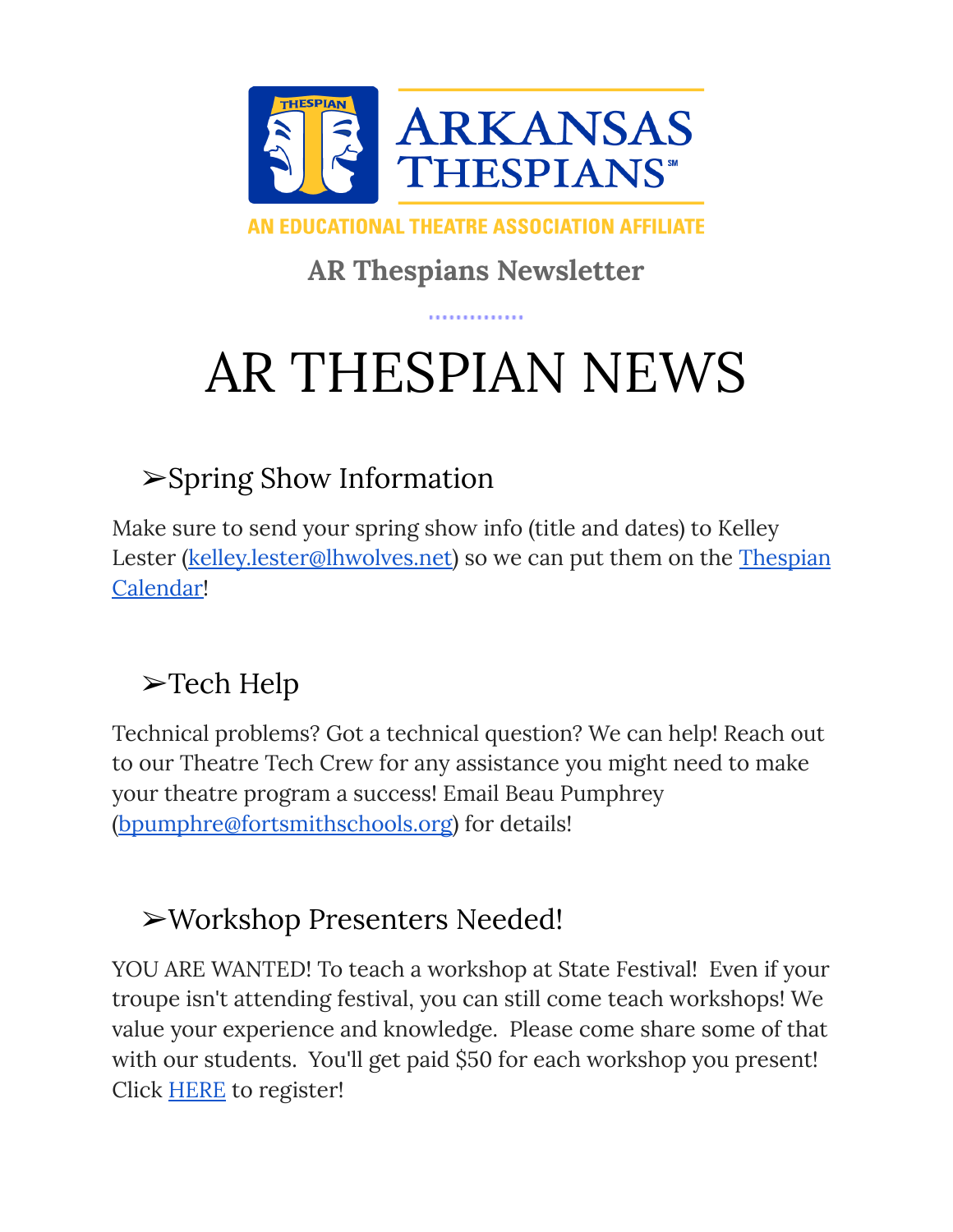# AR THESPIAN FESTIVAL

Deadlines and contact information for the AR State Thespian Festival

Upcoming Festival Dates:  $Q$ uestions? Contact...

| Jan. 7  | <b>Registration Check Due</b>    | Dawn Tucker            |
|---------|----------------------------------|------------------------|
|         | Leadership Awards                | <b>Karen Maupin</b>    |
| Jan. 21 | <b>Honor Troupe Applications</b> | <b>Amy Pumphrey</b>    |
|         | Slideshow Slide                  | <b>Amy Pumphrey</b>    |
|         | <b>Scholarship Materials</b>     | <b>Hollie Shepherd</b> |
|         | <b>NEW DATE</b> Thespy Videos    | Dawn Tucker            |
|         | <b>NEW DATE</b> All Forms Due    | <b>Summer Scott</b>    |

Important Documents and Reminders:

State Festival Website has been updated. Please check it out for important forms and information!

All forms (Health Forms, Principal Forms, Rules & Conduct) need to be turned in by **January 21st**. Please share them with [arthespians@gmail.com.](mailto:arthespians@gmail.com) If you have a student with a severe medical condition or allergy, please make a note on a separate page and include it in your folder.

## **34 Days To Thespian Festival!**